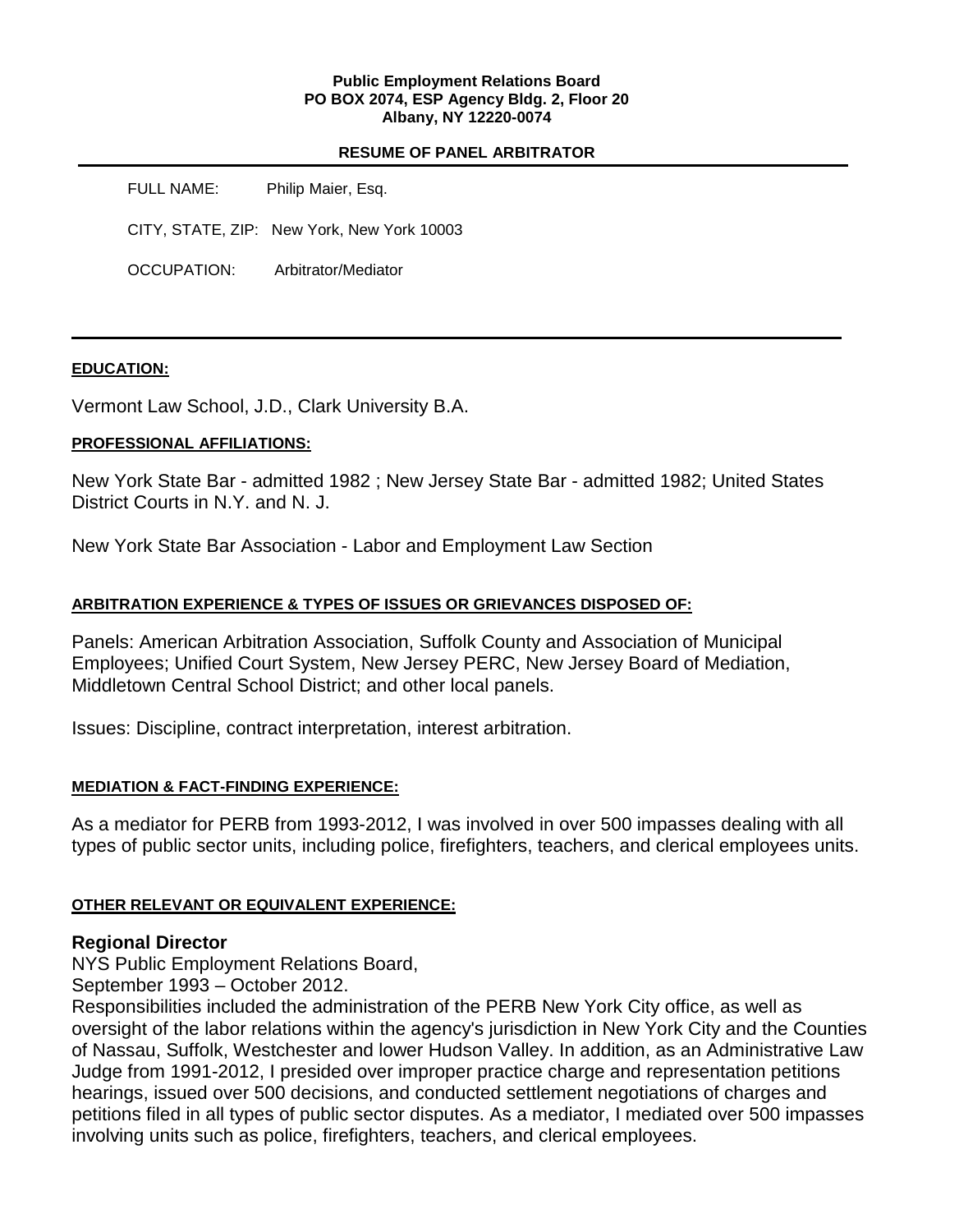# **Deputy Director/General Counsel**

New York City Office of Collective Bargaining 100 Gold Street, 4<sup>th</sup> Floor New York, New York 10038 October 15, 2012 – May 29, 2015.

Responsibilities included supervising staff of Trial Examiners, providing legal counsel and reviewing decisions submitted to the Board, and supervising litigation involving the Office of Collective Bargaining.

Publications include: *Impasse Resolution under the Taylor Law; Impasse, Mediation, Factfinding, Legislative Imposition and Interest Arbitration*, New York State Bar Association, 2d ed. 2013; *The Taylor Law and the Duty of Fair Representation,* New York State Public Employment Relations Board Practice Series*,* 2d. ed. 2008*; NYS Labor and Employment Law Journal Publications - PERB updates, 2001-2012; Arbitrability Issues Under the New York City Collective Bargaining Law Winter 2014; Protection against Employment Discrimination Due to Prior Convictions - An Overview of Article 23A, Spring 2012 and Spring 2013 NYSBA Journal; A Private Right for Public Service: Should New York Provide a Private Cause of Action for Jurors who Suffer Adverse Employment Consequences Because of Jury Service, Spring 2011*; *The Negotiability of Health Insurance Issues under the Public Employees Fair Employment Act, Spring 2009*; *External Law: The Interplay Between the Taylor Law and Other Statutory Provisions, Spring 2006; To Defer or not to Defer: Handling Improper Practice Charges under the Taylor Act, May/June 1999 (Update Summer 2011); The Eleventh Amendment of the Constitution and its Effect on Employment Law (Spring 2000), Contributor, Public Sector Labor and Employment Law, Lefkowitz. Editor, Co-Editor 2014 – present; Editor, New York State Labor and Employment Law Journal 2009 - 2012.*

# **PER DIEM FEE:** \$ 1,800 **ADJOURNMENT FEE:** \$ 1,800. Payable if hearing cancelled within 21 days or less from scheduled hearing date.

# **SUBMITTED BY ARBITRATOR MAIER ON FEBRUARY 23, 2018**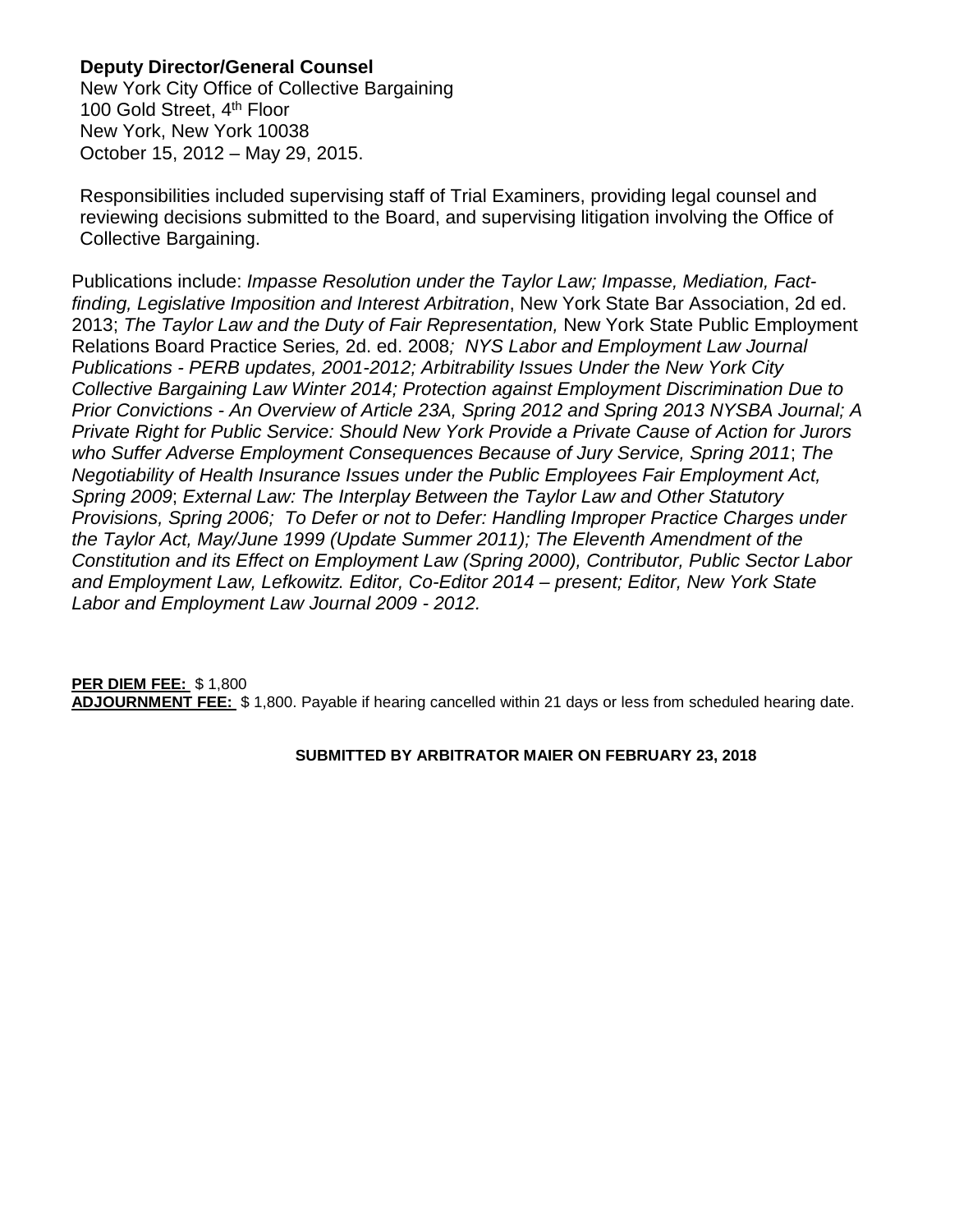#### **Public Employment Relations Board PO BOX 2074, ESP Agency Bldg. 2, Floor 20 Albany, NY 12220-0074**

# **BILLING DISCLOSURE STATEMENT**

ARBITRATOR'S NAME: Philip Maier, Esq.

The following is a description of my fees and expenses:

A) HEARING TIME.

- (1) My per diem is \$1,800 for each day or any part thereof spent hearing a case.
- (2) If a hearing day exceeds 8 hours, I charge:

 $\Box$ a second full per diem  $\boxtimes$ a prorated per diem

 $\Box$ no additional charge  $\Box$ other (describe) :

(3) Additional comments:

B) STUDY TIME.

- (1) I charge \$ 1,800 for each day spent in preparation of the opinion and award.
- (2) This charge  $\boxtimes$  will  $\Box$  will not be prorated for partial days devoted to such preparation.
- (3) Additional comments:

### C) TRAVEL TIME AND EXPENSES.

(1) When travel time plus hearing time exceeds 8 hours in a calendar day:

 $\Box$  Not applicable (no additional charge)

 $\boxtimes$  I charge as follows (describe): For lodging, if required.

(2) I charge for actual, travel-related expenses incurred in connection with the case  $\boxtimes$ YES  $\Box$  NO.

Where appropriate, a mileage charge for auto travel will be billed at: (if travel exceeds 100 miles)

 $\boxtimes$  Prevailing IRS rate  $\Box$  Other (describe):

(3) When the scheduled hearing day(s) requires an overnight stay:

 $\boxtimes$  An additional per diem rate is payable if an ovenight stay is required.

 $\Box$ I charge as follows (describe):

(4) Additional Comments: